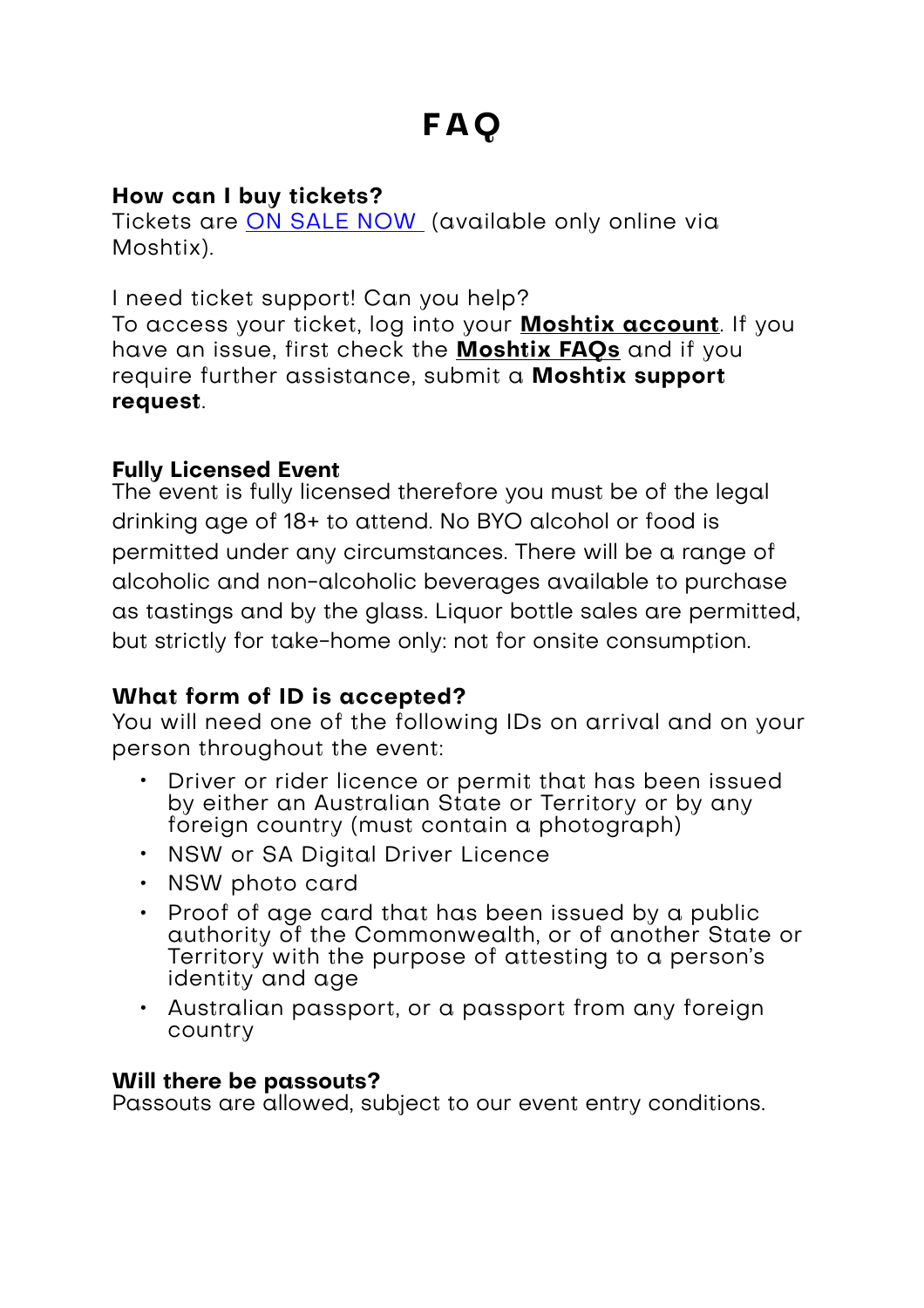#### **Can I bring my children?**

This is an over 18's only event. Leave the kids at home and have a well-deserved break!

### **Can I bring my pets?**

Dogs on leash are permitted.

#### **How do I get there?**

We recommend that you walk, cycle or catch public transport. However, if you are driving there is street meter parking in the local area available, and a [Wilsons parking station](https://www.wilsonparking.com.au/parking-locations/new-south-wales/darling-harbour/jones-bay-wharf-car-park/) on Pirrama Road across from Jones Bay Wharf. Alternatively, please consider ride sharing or taxi options.

#### **Accessibility – Is the site accessible for people with a disability?**

Yes - this site is reasonably accessible on designated park pathways. If you have specific accessibility needs, please contact us direct: **manager@eventproject.com.au**

# **Cashless event How does Festival Currency work?**

**Sparkling Sydney 2022** will operate a digital currency to ensure in-event COVID-19 compliance management, improved speed of service, increased security and ease of transactions at the Vendor Stalls. As such, all food and drinks purchased will need to be paid for using the simple, tap-and-go Festival Currency Wristbands**.** 

#### **[Can I use cash to pay for food and drinks if I haven't](http://www.snowtunes.com.au/event-info/)  [purchased Festival Currency?](http://www.snowtunes.com.au/event-info/)**

**Sparkling Sydney** is a 'cashless' festival. In other words, to buy food and drinks at the event you'll need to use festival currency as CASH WILL NOT be accepted by vendors.

#### **Where can I purchase Festival Currency?**

Festival Currency can be purchased directly at the event via the Cashless Currency stand at the entry point. Or to save time and queuing, pre-purchase your wristband and currency online via: [ON SALE HERE](http://moshtix.com.au/v2/event/sparkling-sydney-2022/133538?skin=spksyd21). The closing date for pre-purchasing of currency is **Wednesday 28 April at 5pm AEST.**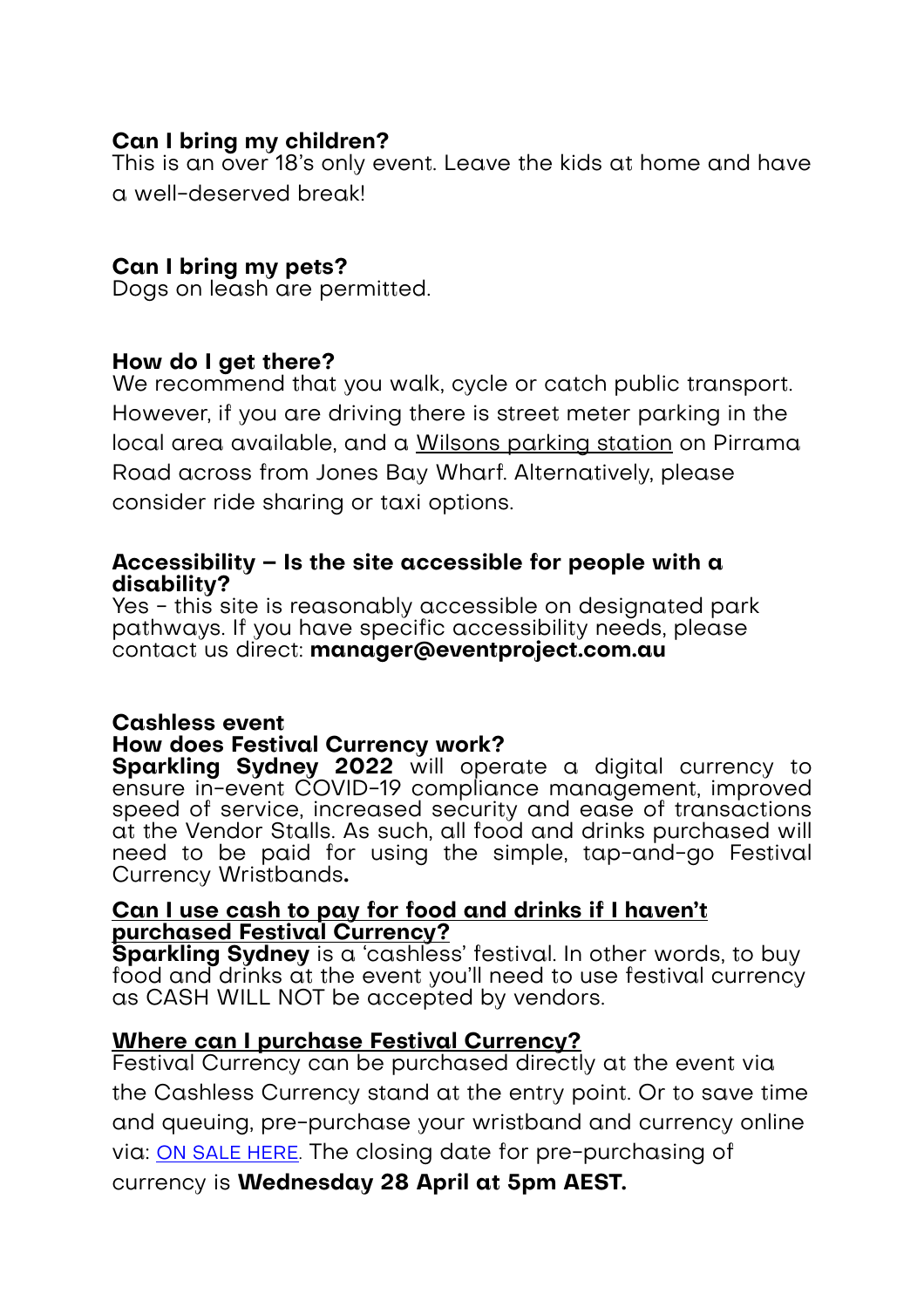#### **[How Does Festival Currency Work?](http://www.snowtunes.com.au/event-info/)**

At the venue, Festival Currency wristbands can be topped up at currency stands or by our friendly roaming top-up currency sellers. You can buy Festival Currency with exact cash or credit card. The wristband you will receive contains a chip, which can be read by the vendor's scanning device and deducts a set amount depending on what you purchase. Simply let the vendor know what you wish to purchase, they then key the transaction into their device, scan your wristband against their device and purchase complete!

#### **[How much should I put on my Festival Currency Wristband?](http://www.snowtunes.com.au/event-info/)**

We would recommend a minimum of \$30, \$50 or \$100 to be pre-loaded onto your wristband to maximise your experience at Sparkling Sydney 2022.

#### **[How do I know how much is remaining on my wristband?](http://www.snowtunes.com.au/event-info/)**

You can ask any vendor to scan your wristband or visit one of the Roaming Top-Up Sellers or Festival Currency Booth. After each transaction the vendor will also advise you of your remaining wristband balance.

#### **[Cool, but how much do I pay for this?](http://www.snowtunes.com.au/event-info/)**

A one-time activation fee of \$3.50 (\$2.50 + process fee for Pre-Purchase via Moshtix) is deducted from your initial top-up - think of it as the purchase cost of the wristband. This activation fee is only charged once, which is less than the cost of multiple trips to an ATM facility or merchant fees on credit card payments!

#### **[Can I get a refund on any Festival Currency I don't spend at](http://www.snowtunes.com.au/event-info/)  [the event?](http://www.snowtunes.com.au/event-info/)**

Yes you can!

Make sure you keep your wristband. Head to the **Sparkling Sydney** website between **9am on Monday 2nd April and 5pm on Friday 6th April AEST**.

Simply enter your full name, email address, BSB, Account Number as well as the RFID and 4-6 digit serial number printed on the plastic chip on your wristband and hit complete! Your refund will be processed back into your bank account within 14 working days.

#### **What should I bring?**

We are an all-weather outdoor event in a park, so if it's sunny, be sure to bring a hat and sunscreen. If it's forecast to rain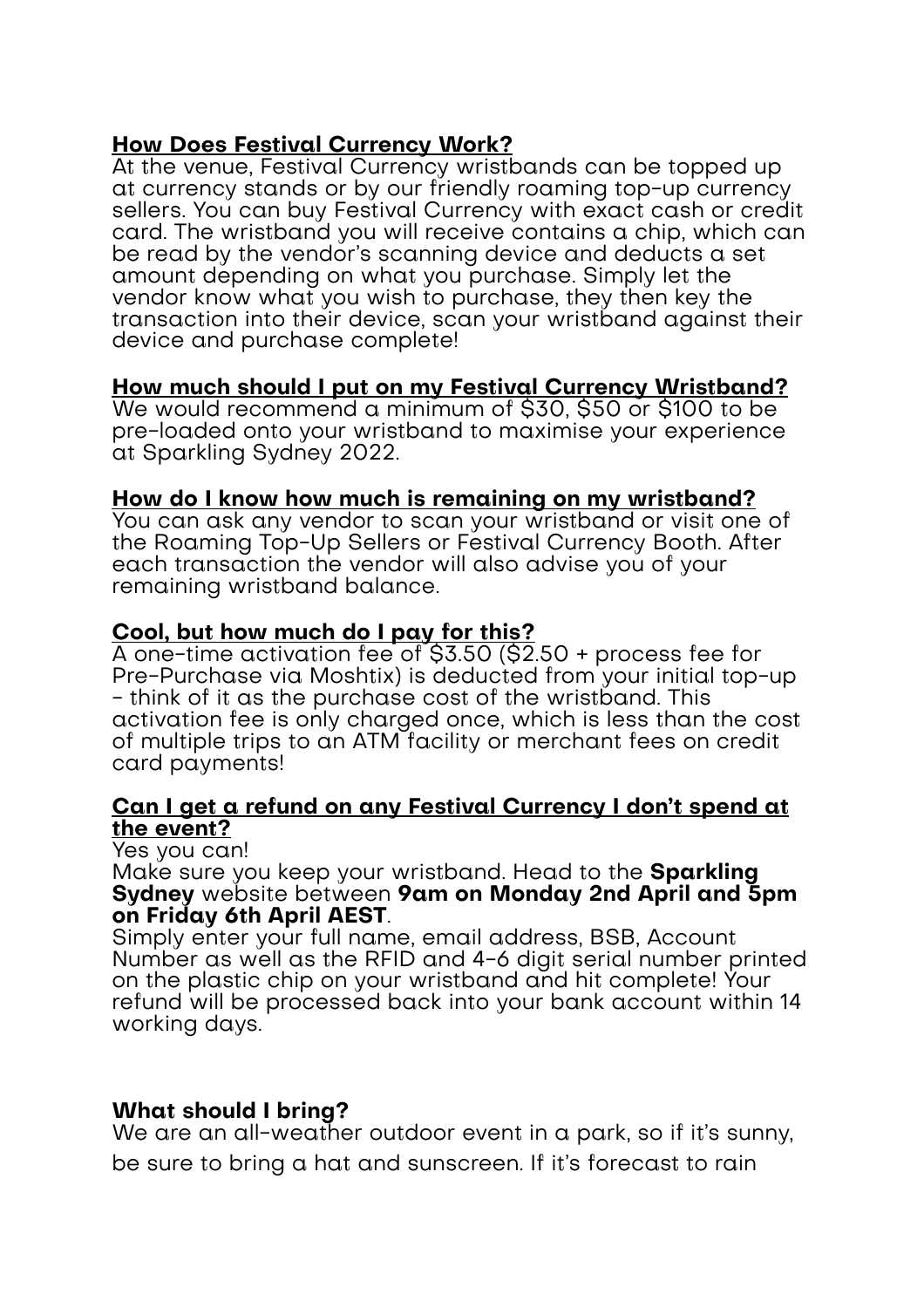please bring all necessary wet weather gear. We advise that you also bring credit card or cash in the event you want to purchase Festival Currency on-site for drinks and meals. All transactions are made via your Festival Currency wristband given to you at the entrance of the event. Currency sellers will be onsite if you haven't pre-purchased or need a balance top up. Please note that there will be no ATM on site and no cash or card used for any transactions.

# **Photography and videography**

There will be photography and filming taking place at **Sparkling SYDNEY**. If you do not wish to be captured, please notify a member of our Event personnel on-site.

#### **Medical**

First Aid is available at the event. Please ask Security, Event staff or First Aid officers for help if you or someone else is in need of medical attention.

#### **Ticketing**

For all ticket pricing and inclusions, please refer to our TICKETS on the Sparkling SYDNEY website page. Please contact [HERE](https://tixsupport.moshtix.com.au/hc/en-us/requests/new) for **ALL** ticketing enquiries.

# **Refund policy**

All tickets purchased are non-refundable unless the event is cancelled by the **Sparkling SYDNEY** due to severe and dangerous weather that makes the event unsafe to proceed. If **Sparkling SYDNEY** needs to postpone the event because of COVID-19 or wet weather or any other reason out of the control of the event organiser, we ask that you hold onto your tickets until the new date is announced. If you cannot attend the new date, you will receive a refund of the ticket price.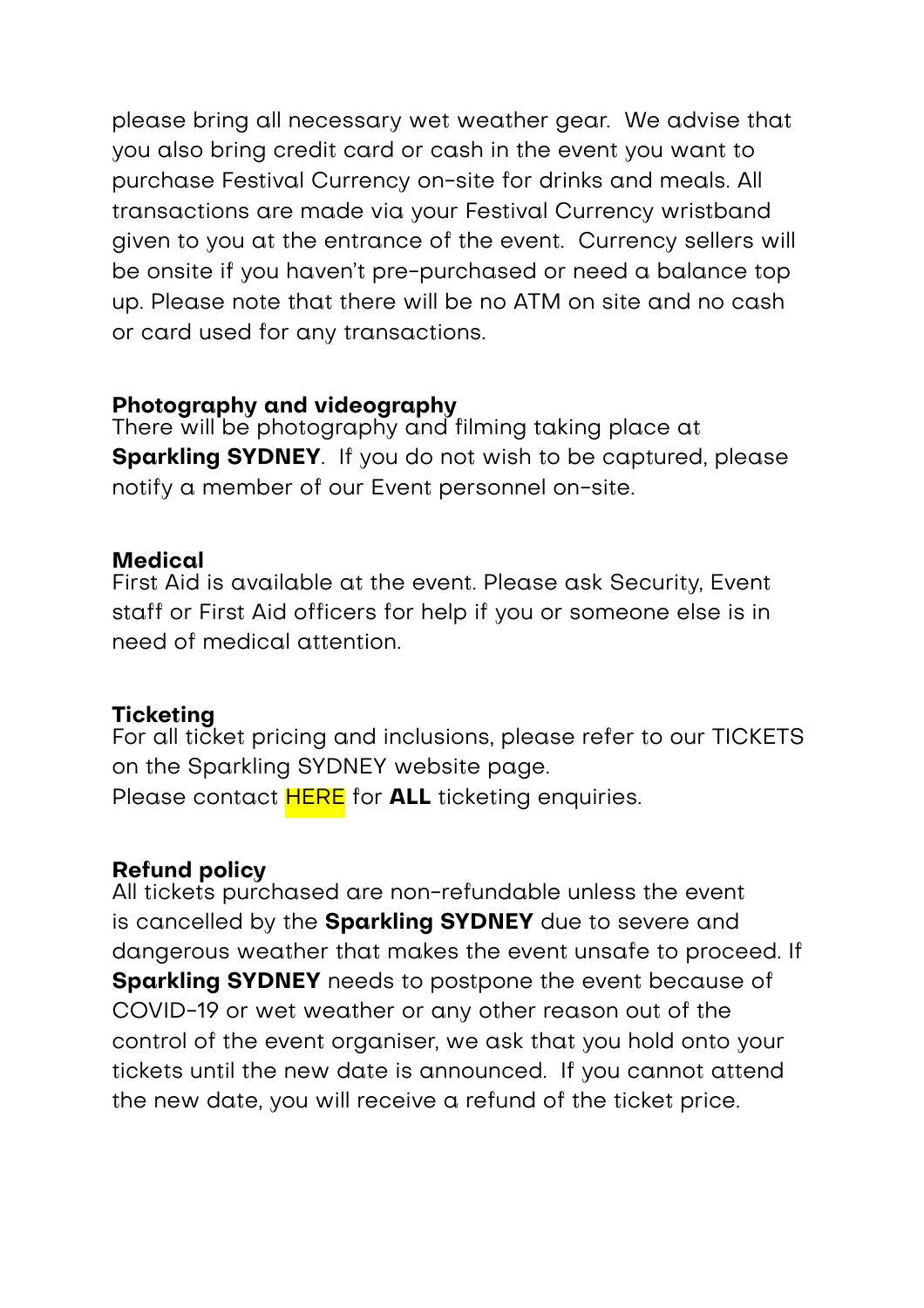If you cannot attend due to COVID-19 because you are in a Government deemed hotspot, are showing COVID-19 symptoms and therefore need to isolate, your ticket will be transferred to the next scheduled **Sparkling SYDNEY** event date (currently Saturday 26th November 2022). Please refer to our Ticketing Terms and Conditions for further details.

#### **For the comfort, safety and enjoyment of all patrons, staff and event participants the following conditions of entry apply:**

#### **Conditions of Entry**

This is an over 18's event. Entry will be refused to persons under the age of 18. Unless required by law, refunds will not be available for failure to comply.

Admission to **Sparkling SYDNEY** will only be granted upon presentation of a ticket at point of entry to the event.

All ticketholders, if required by NSW Public Health Order at the time of the event may need to register their details via the Service NSW QR Code before entry is permitted.

It is a condition of entry that all patrons present a valid and acceptable form of photo identification (Australian Drivers Licence, passport or RTA endorsed proof of age card).

Attendance at this Event is at your own risk. **Sparkling SYDNEY** is not responsible or liable for any loss, damage, expense, illness or injury however caused or any consequential loss or damage, arising from your visit to this Event. By attending **Sparkling SYDNEY** you voluntarily assume the risks posed by **COVID-19**.

You are at all times responsible for your personal possessions such as bags, mobile phones and other items you bring to the event and must not leave any of your possessions unattended at any time.

Patrons wearing clothing deemed offensive, obscene, insulting or of a sexual nature may be refused entry to Pirrama park. Abusive, disruptive or offensive behaviour and language are not permitted. This will result in removal from the site. All bags will be searched upon entry for prohibited items. Any patron may be required to undergo search, bag check and / or metal detector search at the entrance and/or during the event.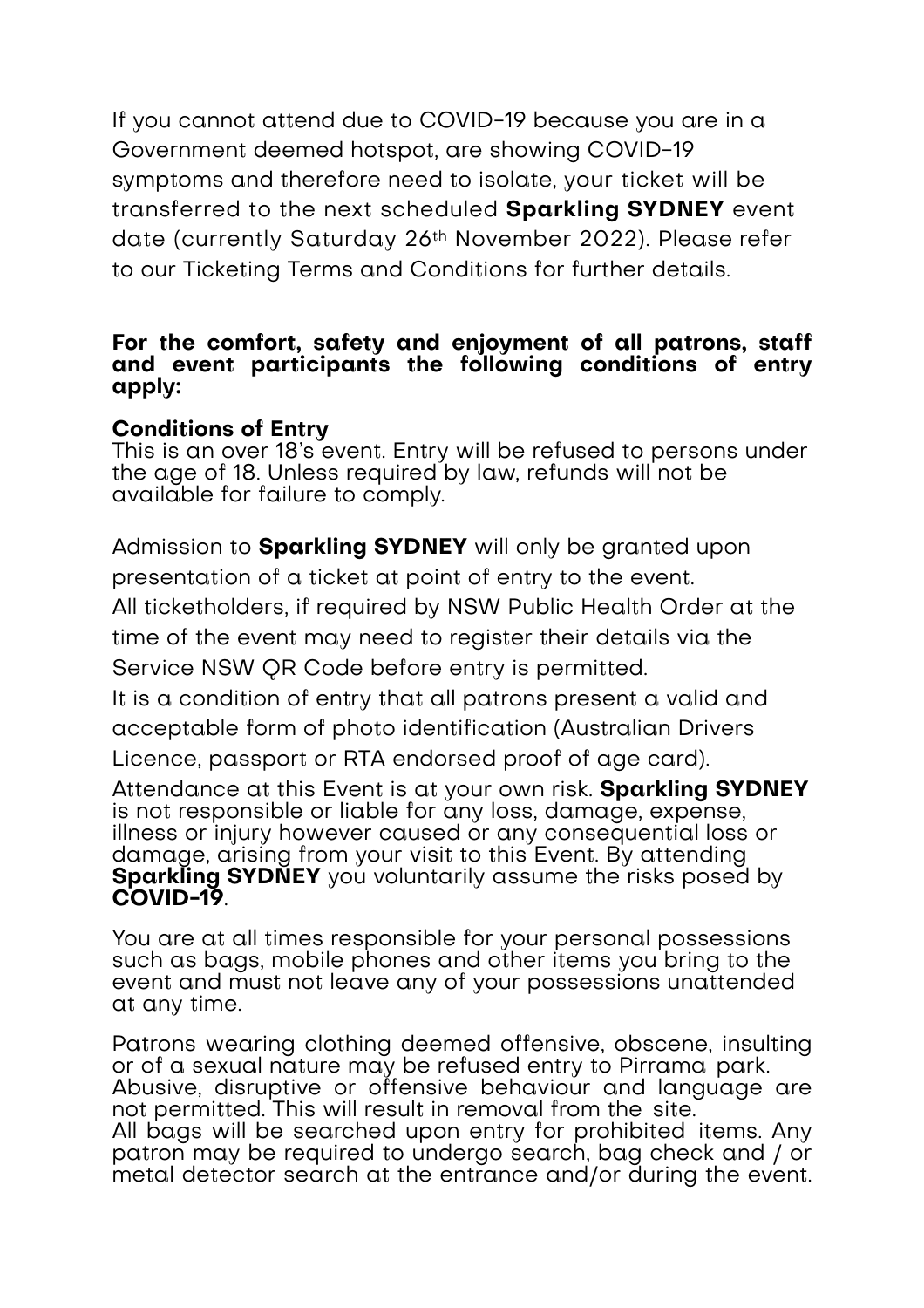A person who refuses to undergo such a search, or bag check may be prohibited from entering the event without being entitled to a refund of the admission fee, or such a patron may be immediately removed from the event.

Entry will be refused to people who are intoxicated and/or disorderly.

This is an all-weather event and will proceed rain, hail or shine. No refund will be provided.

No dangerous, abusive and/or threatening behaviour will be tolerated and no ticket refund will be provided to those behaving in this way.

If you are showing COVID-19 like symptoms and are unwell or have been in a COVID-19 hotspot, you will not be allowed entry into the event.

Sparkling SYDNEY has a comprehensive COVID safe plan in place and we all have a collective reasonability to follow the public health orders and COVID safe best practices.

**Sparkling SYDNEY** reserves the right to refuse entry to any persons who breach our Conditions of Entry.

# **Other information:**

- Security teams patrol this site
- First aid is available onsite by St John NSW
- Please consider your neighbour before you smoke
- Dispose of cigarette butts responsibly
- Keep Sydney sparkling. Please use the rubbish bins provided.

# **Prohibited items include but are not limited to:**

Alcohol and non-alcoholic drinks, including water bottles

Drugs and illicit substances

Glass of any kind

Chairs, tables, umbrellas, shelters

Weapons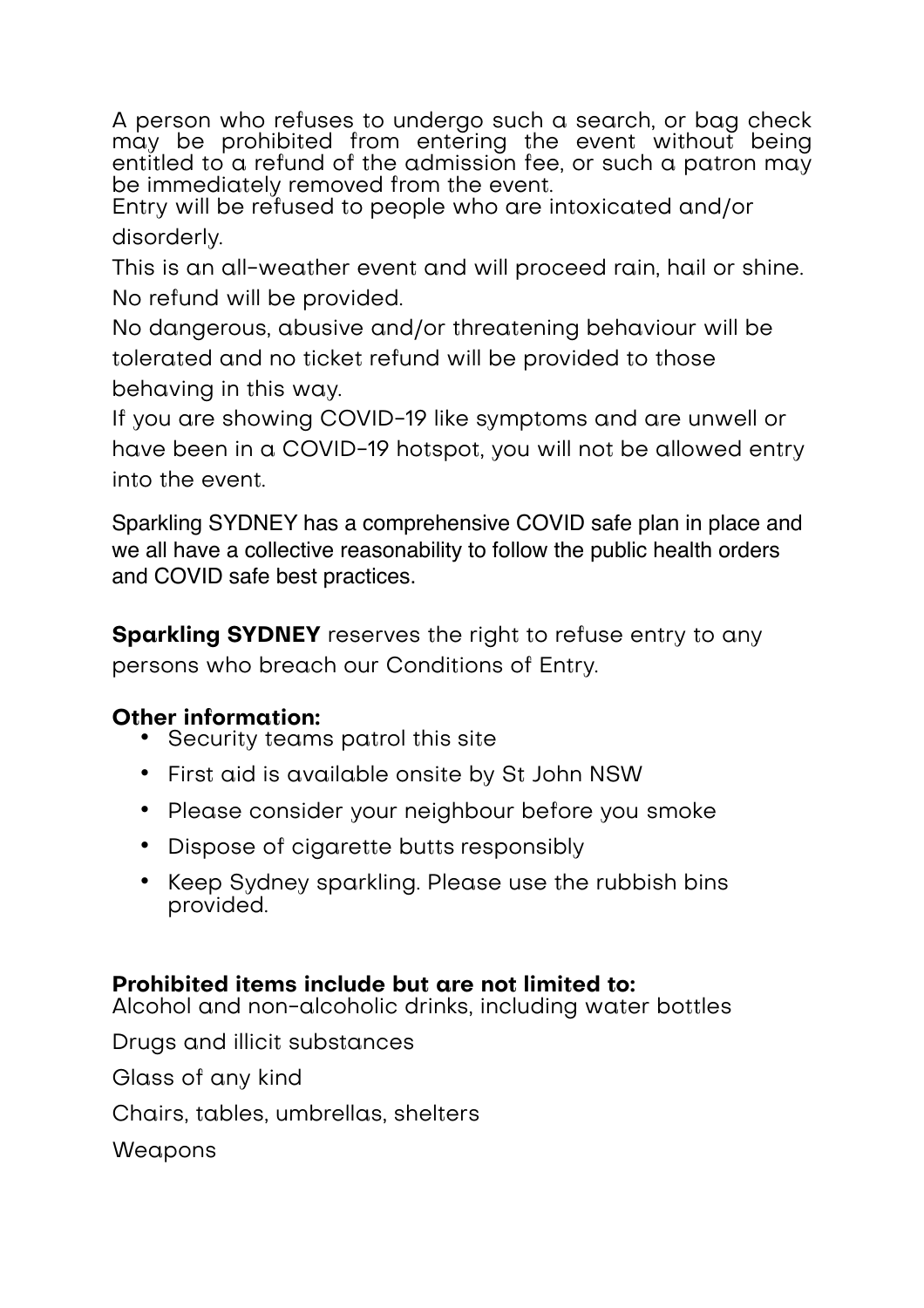Fireworks, flares, laser lights or similar

Drones, segways and hover boards

Outdoor games, sporting or other gaming equipment

Any other item the **Sparkling SYDNEY** believes (at its discretion) could cause harm or public nuisance.

There will be a security check upon entrance and prohibited items will be confiscated.

**Sparkling SYDNEY** does not take any responsibility for confiscated items.

#### **Lost property**

If you lose something at the event contact Security on site or email [manager@eventproject.com.au](mailto:manager@eventproject.com.au)

# **We have a COVID safe plan in place.**

# **Covid–19 Conditions**

Whilst attending this event you must:

- at all times adhere to the COVID-Safe Plan applicable to the respective event;
- practise physical distancing at all times and follow the directions given by the event staff as well as signage and markings.
- follow NSW Health etiquette for coughs and sneezes use a tissue or your elbow, dispose of tissues promptly and hygienically, and practise safe hand hygiene.

Due to the uncertain nature of Covid-19, Sparkling SYDNEY may need to make changes to the event details and/or these General Terms and Conditions from time to time to reflect the latest public health updates and best practice.

For the safety and wellbeing of all patrons and staff, you must not come to the Event if you:

- feel unwell or if you are displaying any of the Covid-19 [symptoms as identified by NSW Health f](https://www.nsw.gov.au/covid-19/symptoms-and-testing)rom time to time (such as fever, cough, sore/scratchy throat, shortness of breath, loss of smell or loss of taste);
- you are Covid-19 positive;